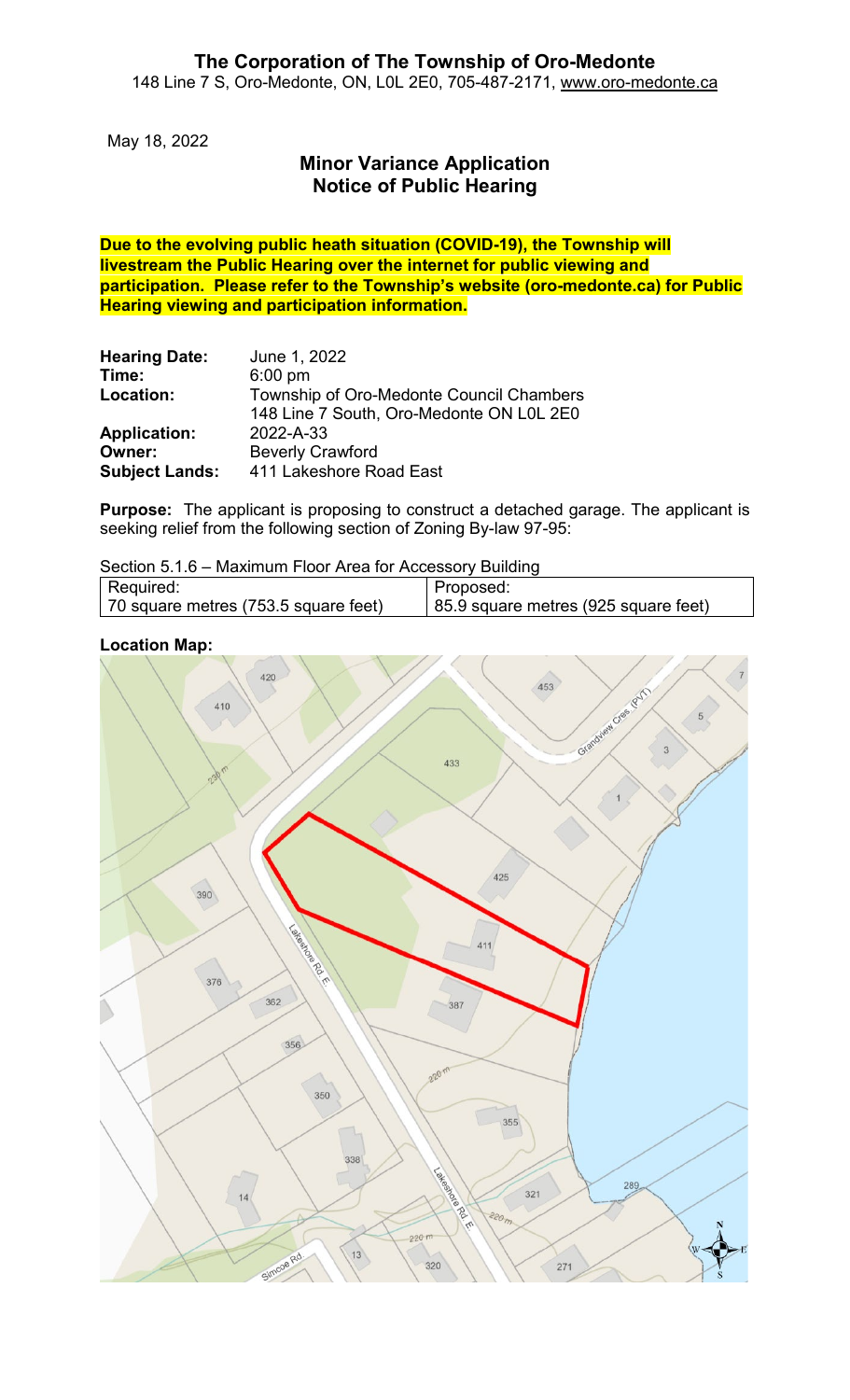## **Have Your Say:**

Input on the application is welcome and encouraged. For specific details regarding public participation during the meeting please check the Township website at [https://www.oro](https://www.oro-medonte.ca/municipal-services/planning-information)[medonte.ca/municipal-services/planning-information.](https://www.oro-medonte.ca/municipal-services/planning-information)

Written submissions can be made by:

- 1. Emailed to **planning@oro-medonte.ca** prior to or during the Public Hearing;
- 2. Dropped in the drop box at the Township Administration Office on Line 7 South;
- 3. Faxed to (705) 487-0133; or,
- 4. Mailed through Canada Post.

If a person or public body does not make oral submissions at the public hearing or make written submissions prior to the decision on this application, and subsequently submits an appeal of the decision, the Ontario Land Tribunal (OLT) may dismiss the appeal. If you wish to be notified of the decision of the Township of Oro-Medonte in respect to the application, you must make a written request.

Individuals who submit letters and other information to Council and its advisory bodies should be aware that all information, including contact information, contained within their communications may become part of the public record and may be made available through the agenda process, which includes publication on the Township's website.

Written submissions/requests should be directed to:

Township of Oro-Medonte 148 Line 7 South Oro-Medonte, Ontario L0L 2E0 Attn: Secretary Treasurer, Development Services [planning@oro-medonte.ca](mailto:planning@oro-medonte.ca)

#### **More Information:**

For further information, please contact the Secretary-Treasurer during regular office hours Monday to Friday 8:30 a.m. to 4:30 p.m. A copy of the Staff Report will be available to the public on May 27, 2022 on the Township's Web Site: [www.oro-medonte.ca](http://www.oro-medonte.ca/) or from the Development Services Department.

Andy Karaiskakis Secretary-Treasurer

# **Applicants' Elevation Drawing:**



# **Roadside View**